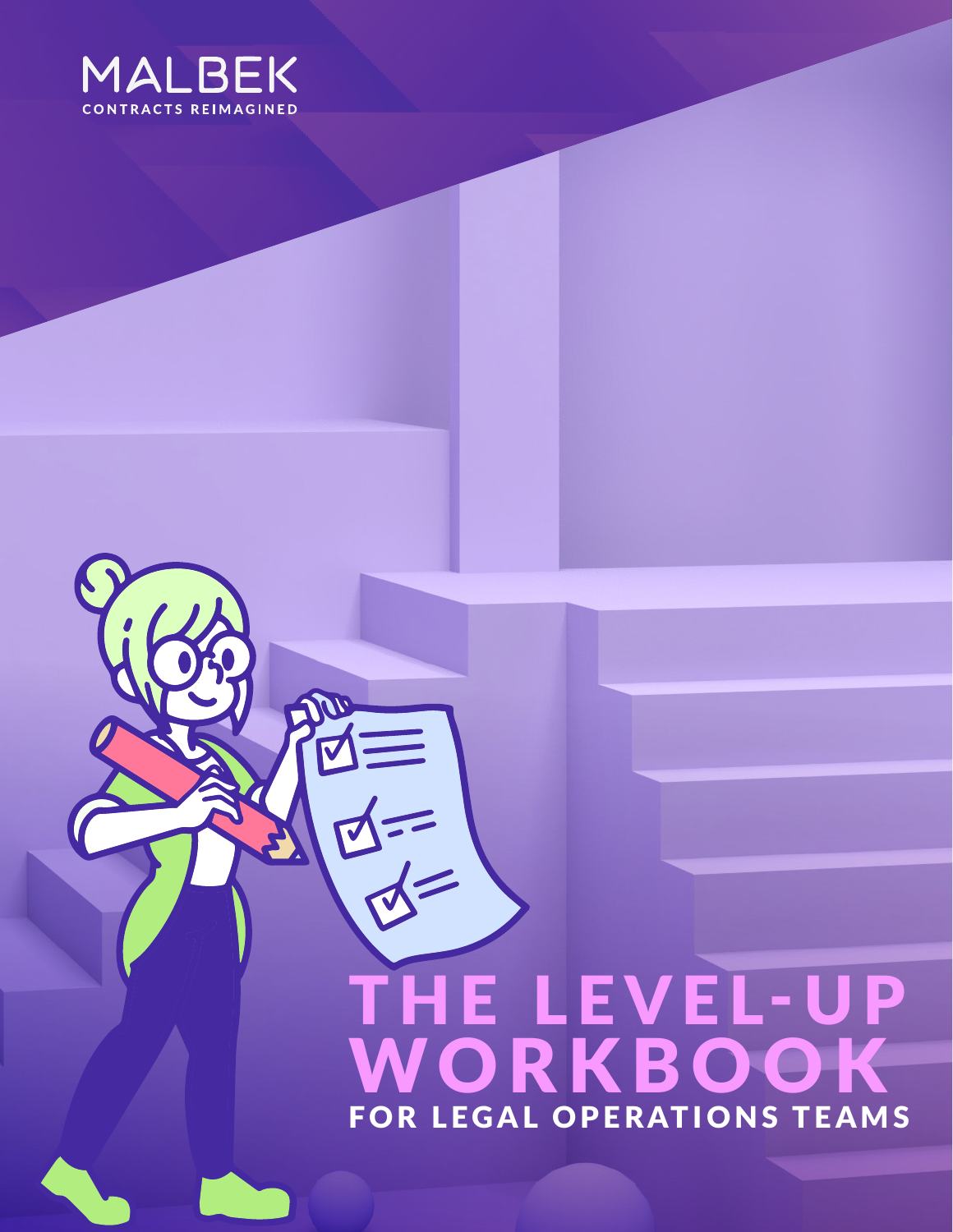

## **SECTION 1:** ASSEMBLING A STRONG TEAM



#### HIRING THE RIGHT PEOPLE IN A HOT JOB MARKET.

Start by evaluating your current team structure and your department's maturity level to identify areas where your organization may need additional support or resources.

Evaluate your current team structure. Based on the following role levels, where does your team need additional support?



The admin-level focuses on basic management activities, such as vendor management, payments, compliance, and reporting.



The optimizer focuses on improving those processes.



The strategizer focuses on maximizing results.

Evaluate your legal department's maturity level to determine which position(s) you should be hiring for.

| <b>Level 1:</b> Understanding Spend Tools - Organization does not |  |
|-------------------------------------------------------------------|--|
| have a dedicated Legal Ops resource, but technology is either     |  |
| being used or evaluated to provide visibility into legal spend    |  |
| and track expenses.                                               |  |



Level 2: Controlling Legal Spend - Once the correct tools are identified, the Legal Ops department is using these tools to create guidelines and workflows.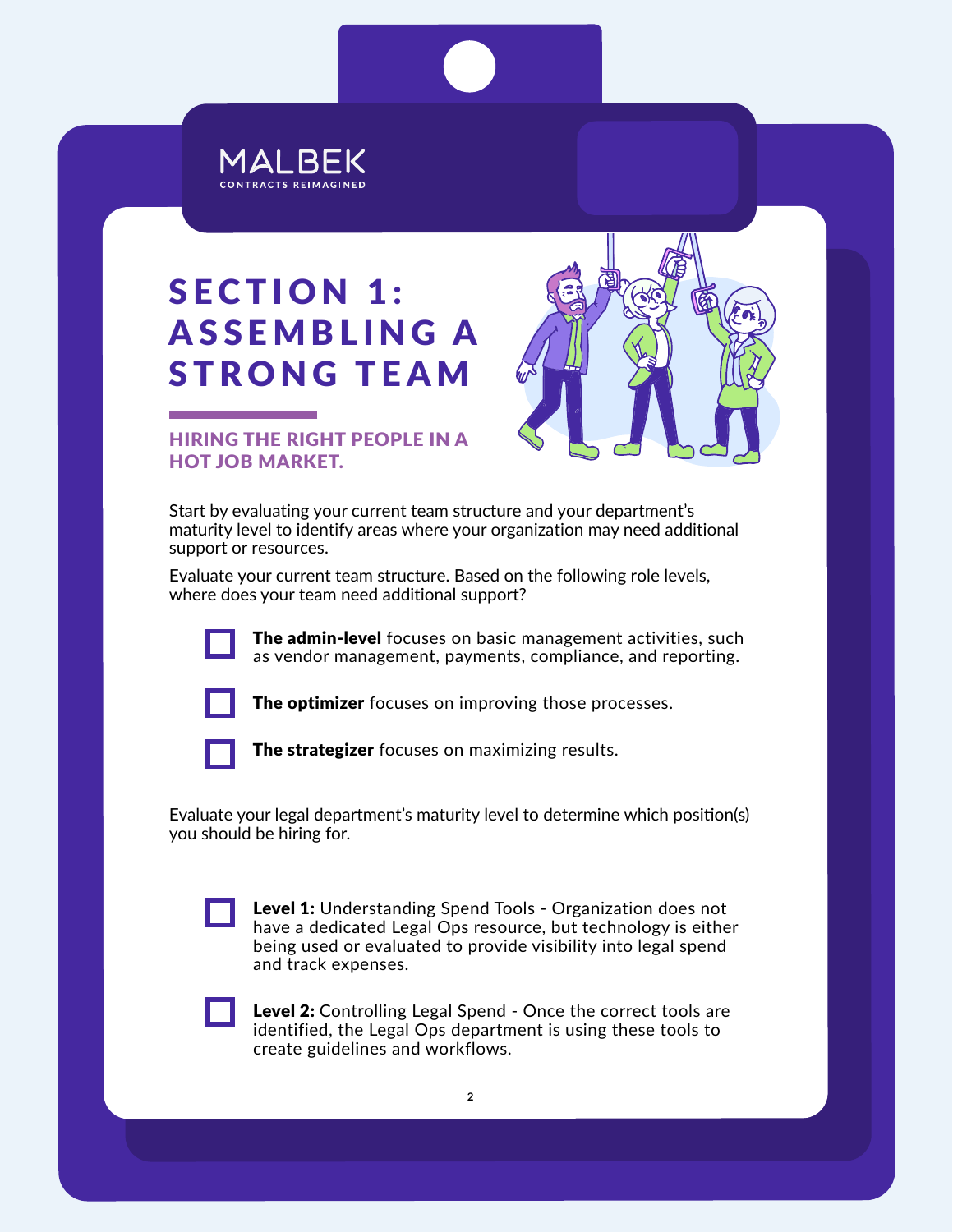| MALBEK<br><b>CONTRACTS REIMAGINED</b> |                                                                                                                                                            |                                                                      |
|---------------------------------------|------------------------------------------------------------------------------------------------------------------------------------------------------------|----------------------------------------------------------------------|
| clear request process.                | <b>Level 3:</b> Managing Operations - The department has now<br>integrated legal tools with existing business systems and has a                            |                                                                      |
|                                       | <b>Level 4:</b> Driving Efficiency - Using the insights gained from<br>recommendations to drive decision-making.                                           | integrated technology, Legal Ops can now provide feedback and        |
| effectiveness at scale.               | and outcomes needed to demonstrate operational value and                                                                                                   | <b>Level 5:</b> Changing Behaviors - The department now has the data |
| current team need the most?           | Identify the gaps in your current processes to determine what kind of traits<br>you are seeking in your next hire. Which of the following traits does your |                                                                      |
|                                       | <b>Business-minded.</b> This role will heavily influence operations<br>and efficiency and how the legal denartment interacts with                          |                                                                      |

and efficiency and how the legal department interacts with vendors and other departments within your organization. You want someone with the business chops to shield the company from risk and ensure the legal department's goals feed into overall company growth.

**Strategic.** Strategic thinkers should see the bigger picture and be capable of planning how the legal department will continuously evolve. This should be someone who will help design a strategic roadmap that addresses process changes, technology adoption, and internal/external collaboration.

**Data-driven.** The best strategy is driven by data, making it essential for any potential legal operations candidate to be comfortable diving into the numbers. Legal operations functions also work in step with finance to prepare month- and year-end budgets, provide accrual data, and ensure compliance with financial requirements and SOX, making data analysis a musthave skill-set.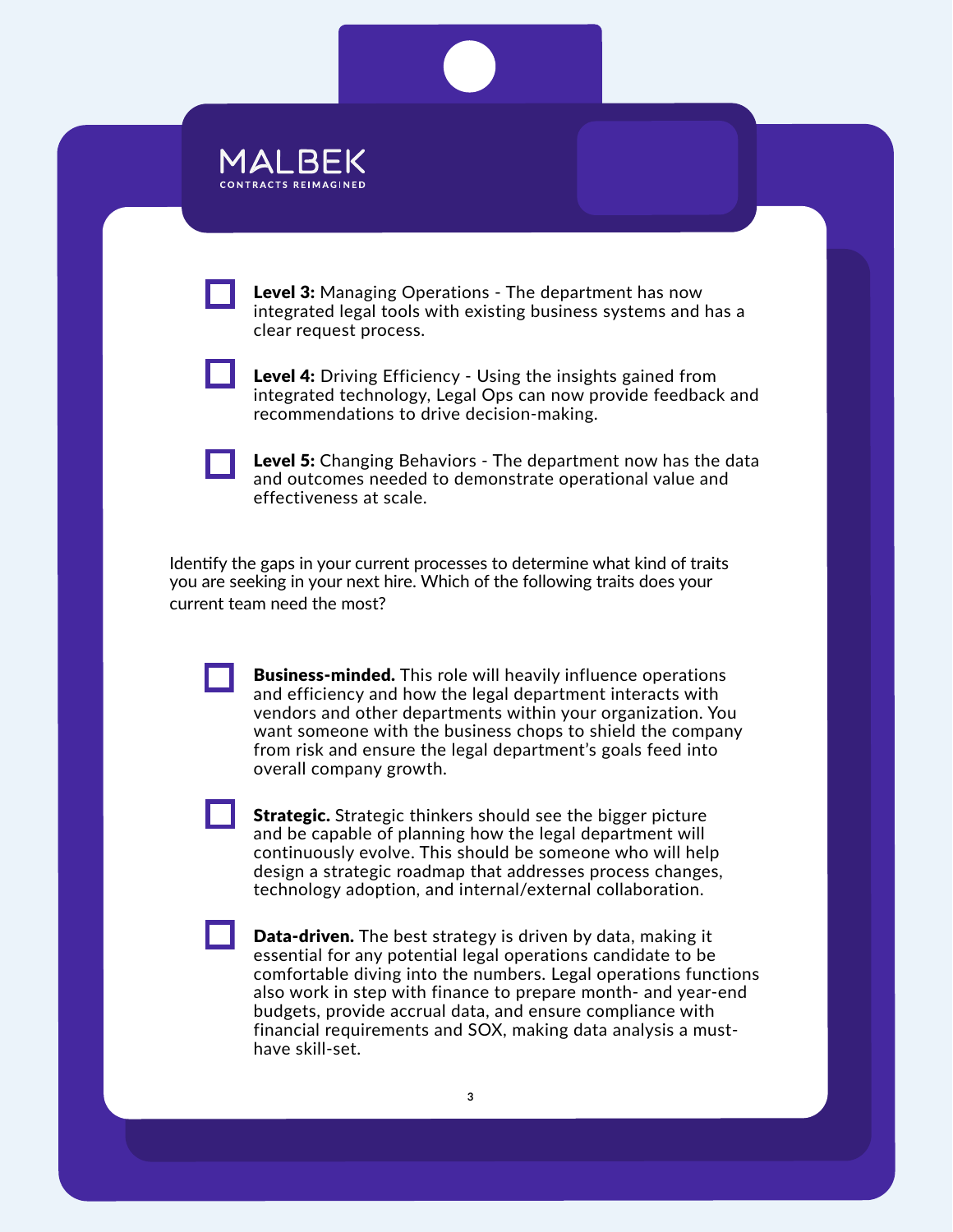

### **SECTION 2: EVALUATING** SYSTEMS & PROCESSES



#### SELECTING THE RIGHT TECHNOLOGY PARTNER TO IMPROVE COLLABORATION.

Technology is not a magic wand; solutions are most successful when they are used to support great processes. Take a look at your current processes to determine where technology can be effective in strengthening your department.

Conduct a department audit to determine which business functions your team is currently responsible for. Use the following list as a starting point and select all that apply:

> Contract management: To facilitate business agreement processes from initiation, review, signature, milestone management, and beyond.





Financial management: To plan legal spend, create budgets, implement and monitor e-Billing for legal services, manage accruals, and forecast expenses.



Firm and vendor management: To choose the right firms by performing due diligence, uncovering opportunities, negotiating better rates, handling contract management, and, overall, onboarding new vendors quickly.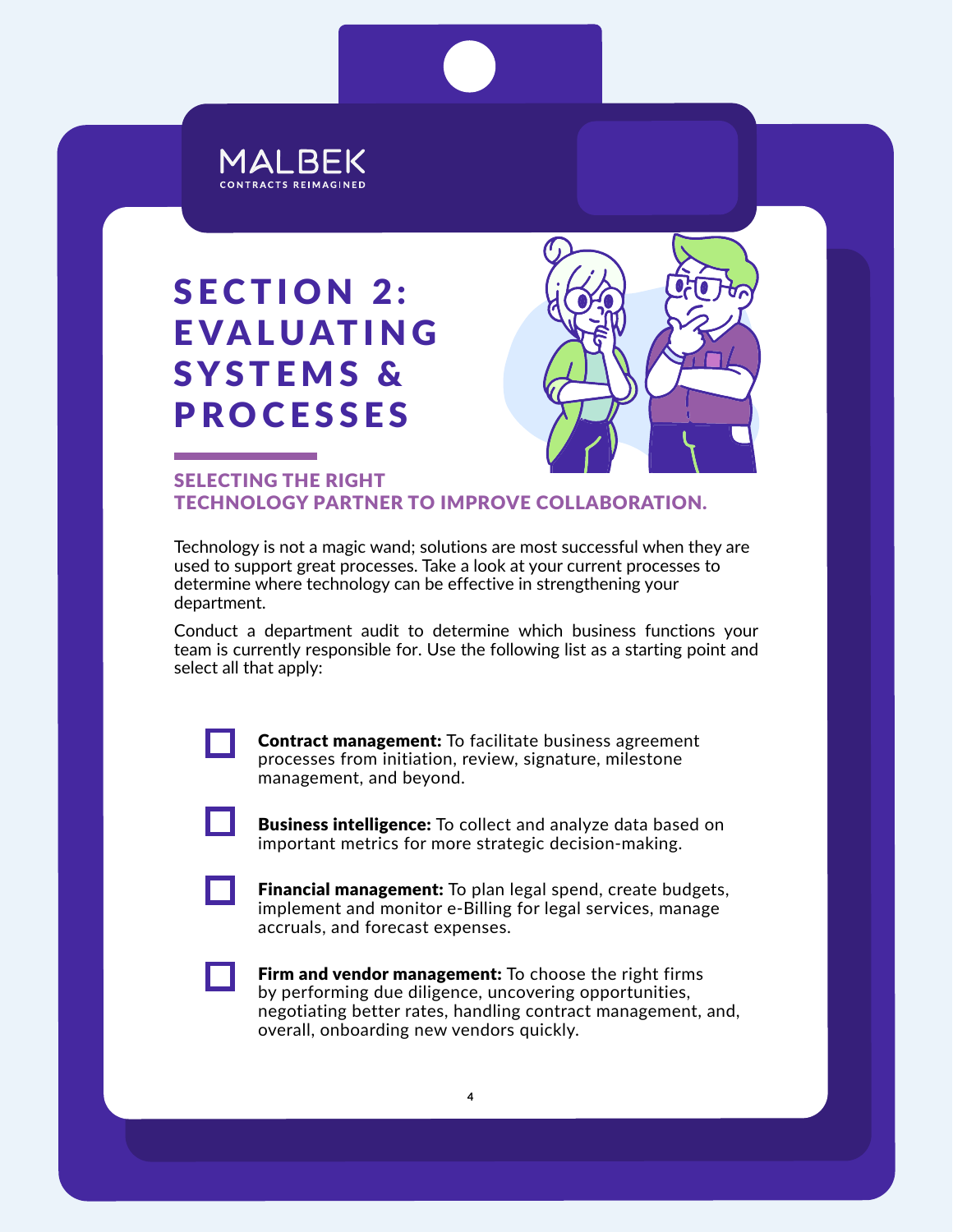| MALBEK                      |
|-----------------------------|
| <b>CONTRACTS REIMAGINED</b> |



Information governance: To create clear policies so as to lower corporate risk, communicate those policies to employees, and manage data security and compliance.



Knowledge management: To facilitate knowledge hubs, create templates, and prevent knowledge loss, e.g., from staff departure or role changes.



Program/project management: To manage projects, workflows, and programs faster without compromising on quality.



**Strategic planning:** To create team goals that align with the priorities of your organization.

Identify which of the processes above could be streamlined or managed with the use of technology.

Need an additional solution to support one or more of these functions? Build [a comprehensive business case](https://www.malbek.io/building-the-business-case-for-clm) for new technology tools, such as CLM or Al solutions.

Already have a CLM solution in place? Take our CLM Value Assessment to determine the next step on your journey.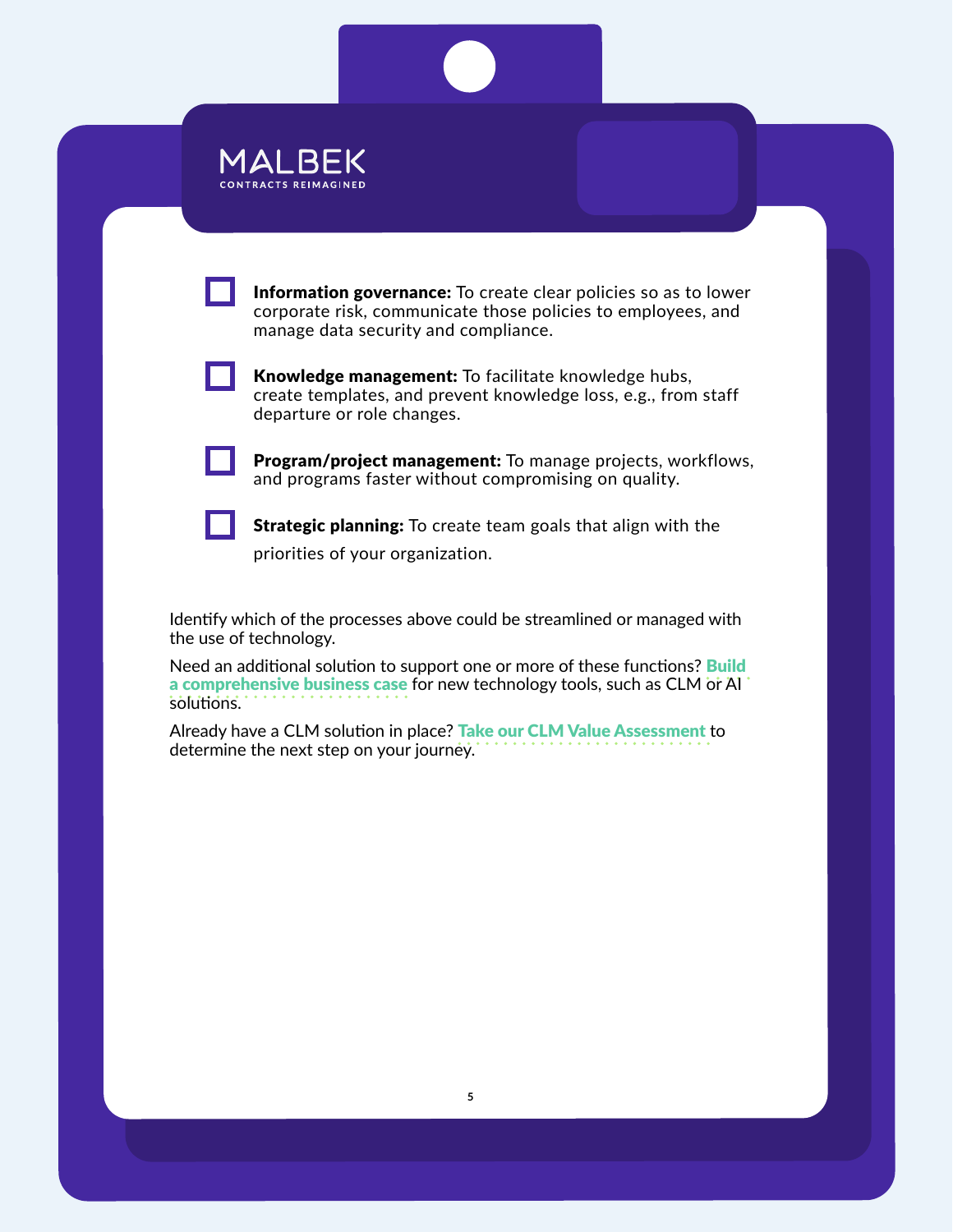

### **SECTION 3: TRACKING** GOALS & KPIS



#### ALIGNING LEGAL METRICS WITH BUSINESS OBJECTIVES.

Whether you're new to legal operations or in the process of growing your current department, here are the five fundamental KPIs that will help you build a solid foundation for growth. Which of the following metrics does your team currently track?

> Contract management: Time spent on legal vs. administrative tasks: If you find a large amount of your team's time is being spent on administrative tasks, that's a great indicator that your organization could benefit from CLM and AI technology.

Spend analysis: Track legal spend as a percentage of your organization's revenue. Start by identifying categories and setting benchmarks to track progress over time.



**Contract volume:** How many contracts does your organization have?



Cycle time: How much time does your department take to close a deal from initiation to signature?



Contract approval time: How long does each department take for reviews and approvals?.